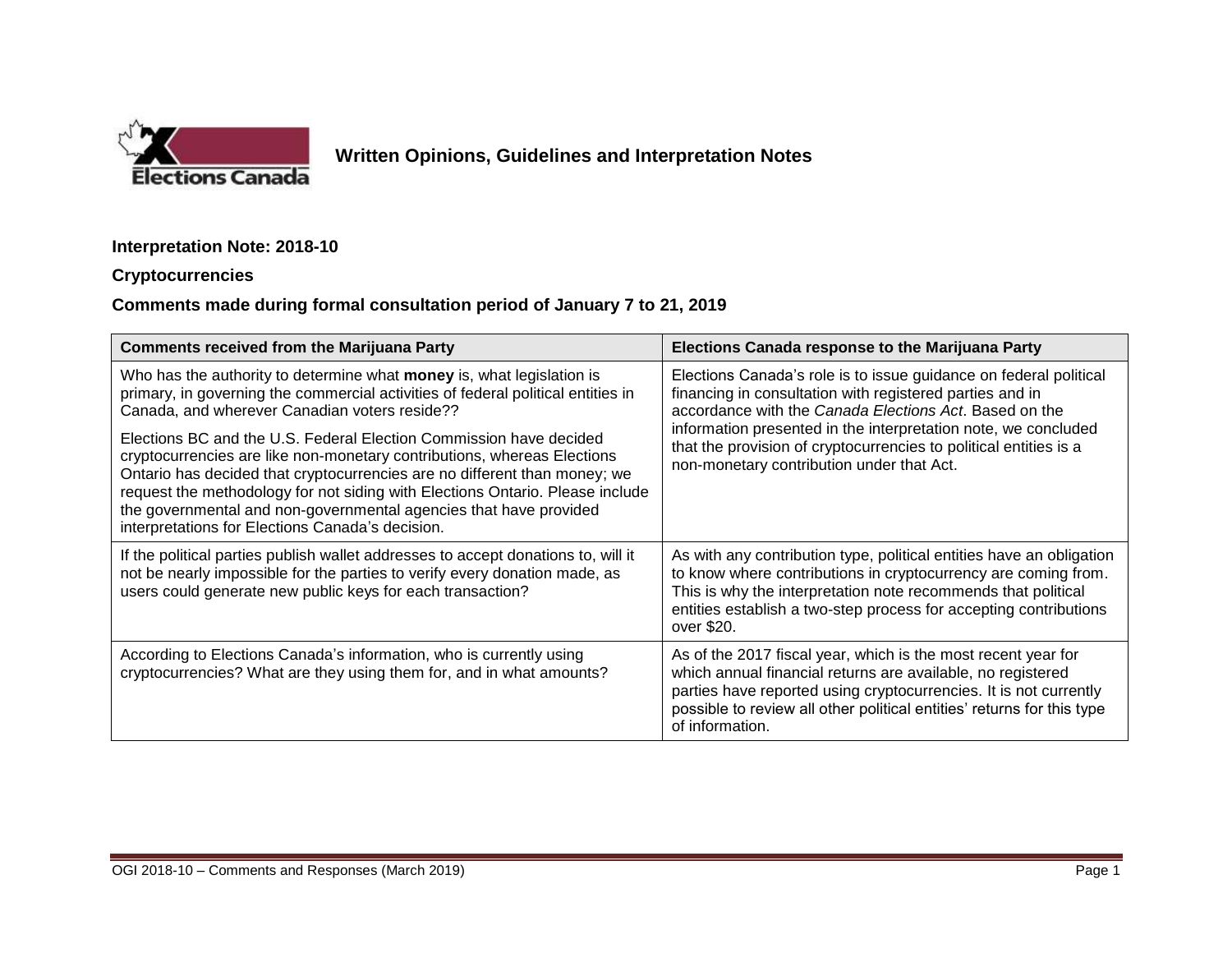| Is it not correct that: you are not a person. You have a person (this was not<br>a choice you made, and it's not your fault!)? You have the right to "security<br>of the person"! This does not mean what you think it means! This is a<br>legal declaration. Nowhere does it say the government has the right to<br>"secure the person". You decide what happens to your person, just like<br>you decide what happens to that \$20.00 bill in your wallet, even though it's<br>not yours. Is this not your right? | This is outside the scope of the current consultation. The<br>purpose of the interpretation note is to provide guidance on how<br>political entities can accept contributions of cryptocurrency and<br>use cryptocurrencies while remaining in compliance with the<br>Canada Elections Act. Compliance can only be achieved through<br>transparent reporting. |
|--------------------------------------------------------------------------------------------------------------------------------------------------------------------------------------------------------------------------------------------------------------------------------------------------------------------------------------------------------------------------------------------------------------------------------------------------------------------------------------------------------------------|---------------------------------------------------------------------------------------------------------------------------------------------------------------------------------------------------------------------------------------------------------------------------------------------------------------------------------------------------------------|
| Is it not true that: The Government is a trust; however, they do not abide<br>properly within that trust as trustees, whereas they force you to be the<br>trustee when it is supposed to be the other way around?                                                                                                                                                                                                                                                                                                  |                                                                                                                                                                                                                                                                                                                                                               |
| Does Elections Canada currently contract any supernumerary? (Basically,<br>it's a contracted position where you hold the same "Authority" as an officer of<br>an organization, but have no surety.)                                                                                                                                                                                                                                                                                                                |                                                                                                                                                                                                                                                                                                                                                               |
| If the following is not correct, kindly explain the case: If you declare your<br>crypto gains, then you owe the tax. Think of it as an ignorance tax. To be<br>clear:                                                                                                                                                                                                                                                                                                                                              |                                                                                                                                                                                                                                                                                                                                                               |
| The Government had no hand in the creation or development of<br>cryptographic currencies. None.                                                                                                                                                                                                                                                                                                                                                                                                                    |                                                                                                                                                                                                                                                                                                                                                               |
| They have no right/claim/authority to any cryptocurrency holdings you<br>may have.                                                                                                                                                                                                                                                                                                                                                                                                                                 |                                                                                                                                                                                                                                                                                                                                                               |
| You do not have to declare cryptocurrencies. Ever. Even if the IRS/CRA<br>waves a bunch of magic parchments around, you still do not have to<br>declare to the CRA/IRS any crypto holdings/gains/losses/assets. Ever. It<br>is literally none of their business.                                                                                                                                                                                                                                                   |                                                                                                                                                                                                                                                                                                                                                               |
| Since cryptocurrencies are used as a secure method of sending<br>communications, how would a federal political entity account for internal<br>communications? If an accountant accepts cryptocurrencies for professional<br>services, is this transaction covered by the OGI #10 - Cryptocurrencies?                                                                                                                                                                                                               | If an accountant accepts cryptocurrencies as payment for<br>preparing a registered party's financial returns, the payment<br>simply needs to show in aggregate on the registered party's<br>annual return as an increase in expenses and a decrease in<br>cryptocurrency holdings.                                                                            |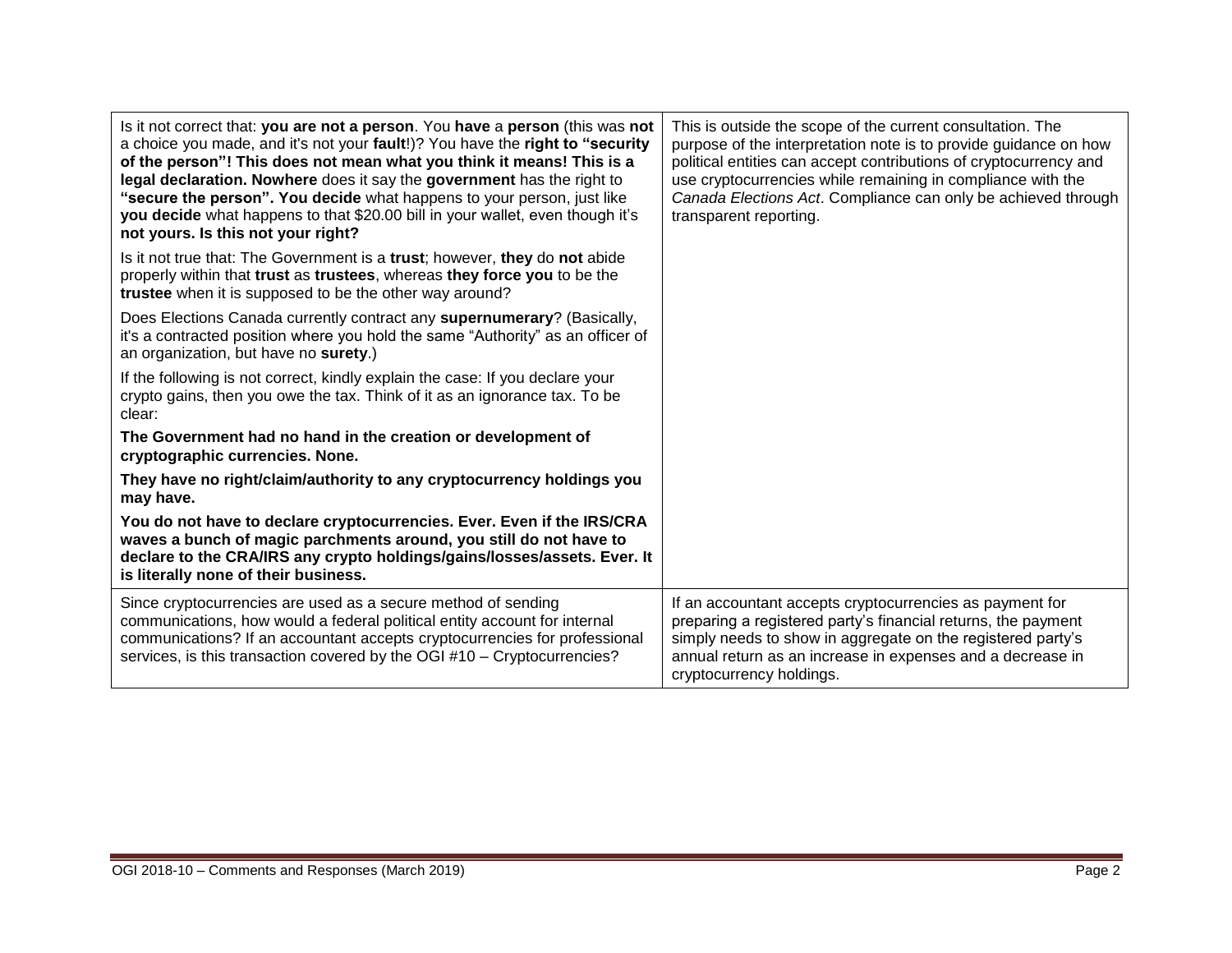| <b>Comments received from the Rhinoceros Party</b>                                                                                                                                                                                                                                                                                                                                                                                                                                                             | <b>Elections Canada response to the Rhinoceros Party</b>                                                                                                                                                                                                                                                                                                                                                                                |
|----------------------------------------------------------------------------------------------------------------------------------------------------------------------------------------------------------------------------------------------------------------------------------------------------------------------------------------------------------------------------------------------------------------------------------------------------------------------------------------------------------------|-----------------------------------------------------------------------------------------------------------------------------------------------------------------------------------------------------------------------------------------------------------------------------------------------------------------------------------------------------------------------------------------------------------------------------------------|
| We should be accepting payments by cryptocurrency on our website. Is this<br>currently legal? There is a very promising Canadian cryptocurrency. They<br>should be encouraged!                                                                                                                                                                                                                                                                                                                                 | The Canada Elections Act does not prevent a party from<br>accepting payments by cryptocurrency (for example, for the sale<br>of branded goods) on its website. If the payment results in a<br>contribution over \$20, then the registered party will need to<br>record the contributor's information. Please see the fundraising<br>chapter in the Political Financing Handbook for Registered<br>Parties and Chief Agents for details. |
| <b>Comments received from the Commissioner of Canada Elections</b>                                                                                                                                                                                                                                                                                                                                                                                                                                             | Elections Canada response to the Commissioner of Canada<br><b>Elections</b>                                                                                                                                                                                                                                                                                                                                                             |
| 1. Interpretation, p. 2                                                                                                                                                                                                                                                                                                                                                                                                                                                                                        | The wording in point (8) has been modified as suggested.                                                                                                                                                                                                                                                                                                                                                                                |
| At point (8), the wording used implies that the Canada Elections Act (Act)<br>clearly prohibits buying goods or services directly with cryptocurrencies. In<br>light of the overall scheme of the Act, it is suggested to make the following<br>underlined changes respectively to the French and English versions of the                                                                                                                                                                                      | The following sentence has been added to point (12) and on<br>page 6 of the note: "Independent candidates must liquidate their<br>remaining cryptocurrencies and remit the proceeds to the<br>Receiver General for Canada."                                                                                                                                                                                                             |
| document:<br>Pour respecter l'objectif de transparence de la LEC, les candidats,<br>les candidats à l'investiture et les candidats à la direction ne<br>devraient pas acheter de biens ou de services au moyen de<br>cryptomonnaies. Cette règle s'applique également aux dépenses<br>électorales des partis enregistrés. Les cryptomonnaies devraient<br>être vendues et les fonds devraient être déposés sur le compte<br>bancaire de l'entité politique avant d'être utilisés pour effectuer des<br>achats. | In addition, as per Bill C-76, point (12) and page 6 have been<br>modified to state that leadership and nomination contestants<br>must now liquidate their cryptocurrencies as part of surplus<br>disposal.                                                                                                                                                                                                                             |
| To meet the CEA's objective of transparency, candidates, nomination<br>contestants and leadership contestants should not buy property or<br>services directly with cryptocurrencies. This is also the case for<br>registered parties in terms of their election expenses.<br>Cryptocurrencies should be liquidated and the funds deposited into<br>the political entity's bank account before being used to make<br>purchases.                                                                                 |                                                                                                                                                                                                                                                                                                                                                                                                                                         |
| At point (12) and in other relevant instances in the document, when talking<br>about the disposal of the surplus and its remittance to the appropriate<br>political entities, it should be added that in the case of an independent<br>candidate, the surplus must be remitted to the Receiver General.                                                                                                                                                                                                        |                                                                                                                                                                                                                                                                                                                                                                                                                                         |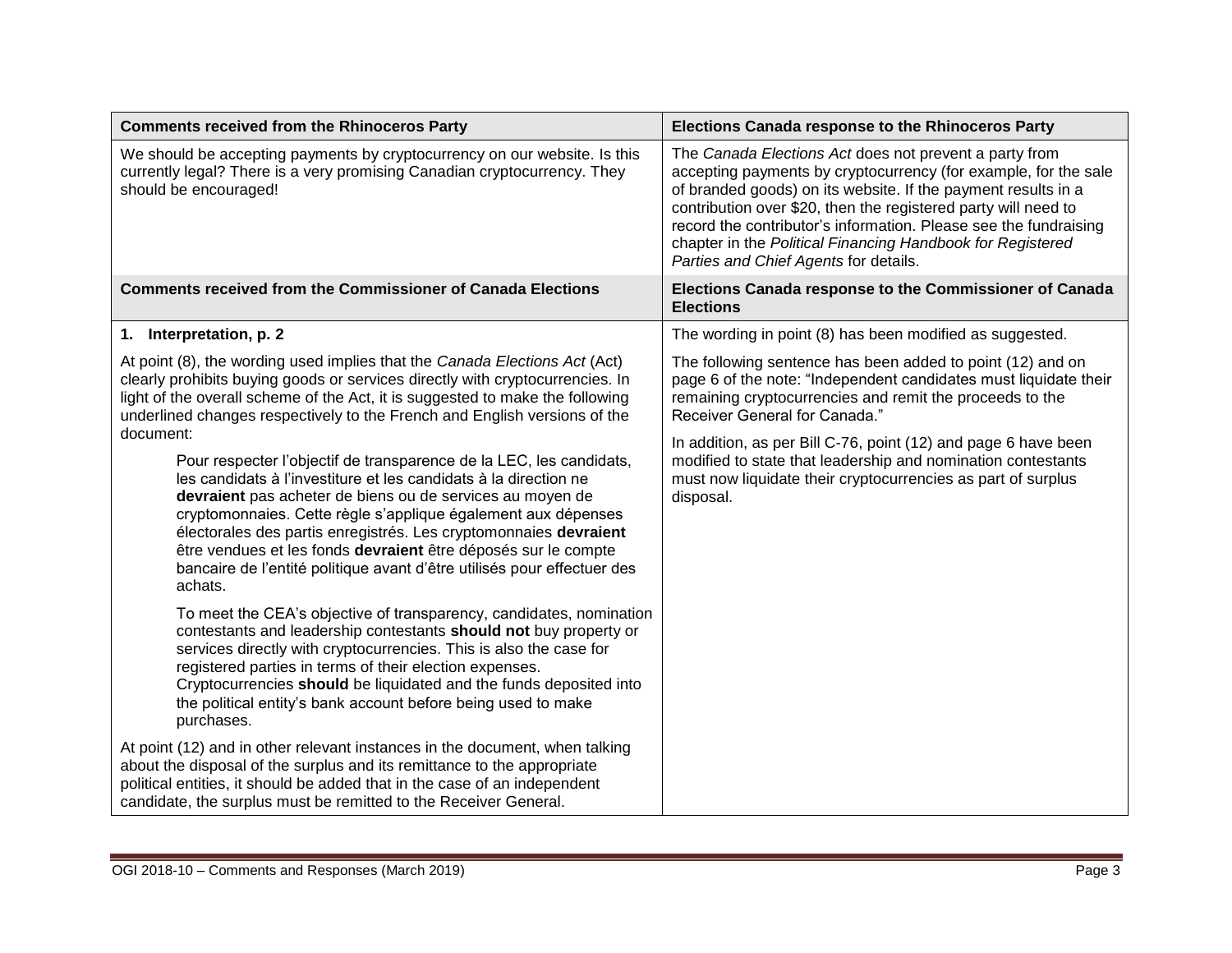| 2. How do the contribution rules apply? p. 4                                                                                                                                                                                                                                                                                                                                                                                                              | The text has been modified to read as follows: "For example, if<br>the commercial value places the contributor over their limit by<br>\$500, the political entity must return, unused, the same type of<br>cryptocurrency valued at \$500 (at the time it is returned) to the<br>contributor. If the contribution was used, the political entity must<br>remit the ineligible amount of \$500 by cheque to Elections<br>Canada, payable to the Receiver General for Canada."                                                                                                                                                                            |
|-----------------------------------------------------------------------------------------------------------------------------------------------------------------------------------------------------------------------------------------------------------------------------------------------------------------------------------------------------------------------------------------------------------------------------------------------------------|---------------------------------------------------------------------------------------------------------------------------------------------------------------------------------------------------------------------------------------------------------------------------------------------------------------------------------------------------------------------------------------------------------------------------------------------------------------------------------------------------------------------------------------------------------------------------------------------------------------------------------------------------------|
| In the last sentence of the third paragraph, it should be stated that it is the<br>non-monetary contribution itself, "cryptocurrencies" for a value of \$500<br>Canadian dollars, which has to be returned, unused, to the contributor, and<br>not \$500 in Canadian dollars. It should be also clarified that should the<br>cryptocurrencies have been used, their commercial value ought to be<br>remitted by issuing a cheque to the Receiver General. |                                                                                                                                                                                                                                                                                                                                                                                                                                                                                                                                                                                                                                                         |
| Can political entities buy property or services directly with<br>3.<br>cryptocurrencies? p. 6                                                                                                                                                                                                                                                                                                                                                             | The text has been modified as suggested in English and French.                                                                                                                                                                                                                                                                                                                                                                                                                                                                                                                                                                                          |
| In keeping with the first comment, at page 7 of the French version of the<br>document, in the last sentence of the second paragraph, « doivent » should<br>be replaced with « devraient ». The corresponding text in the English version<br>of the document should be reviewed and harmonized accordingly with the<br>French version.                                                                                                                     |                                                                                                                                                                                                                                                                                                                                                                                                                                                                                                                                                                                                                                                         |
| 4. Disposal of the surplus, p. 6                                                                                                                                                                                                                                                                                                                                                                                                                          | The paragraph has been clarified as follows:                                                                                                                                                                                                                                                                                                                                                                                                                                                                                                                                                                                                            |
| In the first sentence of the first paragraph, as it is stated in the penultimate<br>sentence of this paragraph about the nomination and the leadership<br>contestants, it should also be clarified with respect to candidates that funds<br>can be transferred as surplus only after all campaign expenses are paid.                                                                                                                                      | "As part of surplus disposal after a campaign, once all expenses<br>are paid, candidates must transfer their remaining<br>cryptocurrencies to an eligible political entity or liquidate them at<br>fair market value and transfer the proceeds to an eligible political<br>entity. Independent candidates must liquidate their remaining<br>cryptocurrencies and remit the proceeds to the Receiver General<br>for Canada. Nomination contestants and leadership contestants<br>must liquidate their remaining cryptocurrencies and transfer the<br>proceeds to an eligible political entity; they cannot transfer<br>non-liquidated cryptocurrencies." |
|                                                                                                                                                                                                                                                                                                                                                                                                                                                           | The footnote has been modified to clarify that for candidates not<br>transferring their cryptocurrencies and for all contestants, the<br>obligation to liquidate applies to cryptocurrencies with a per-unit<br>value of more than \$200, which meet the definition of capital<br>assets.                                                                                                                                                                                                                                                                                                                                                               |